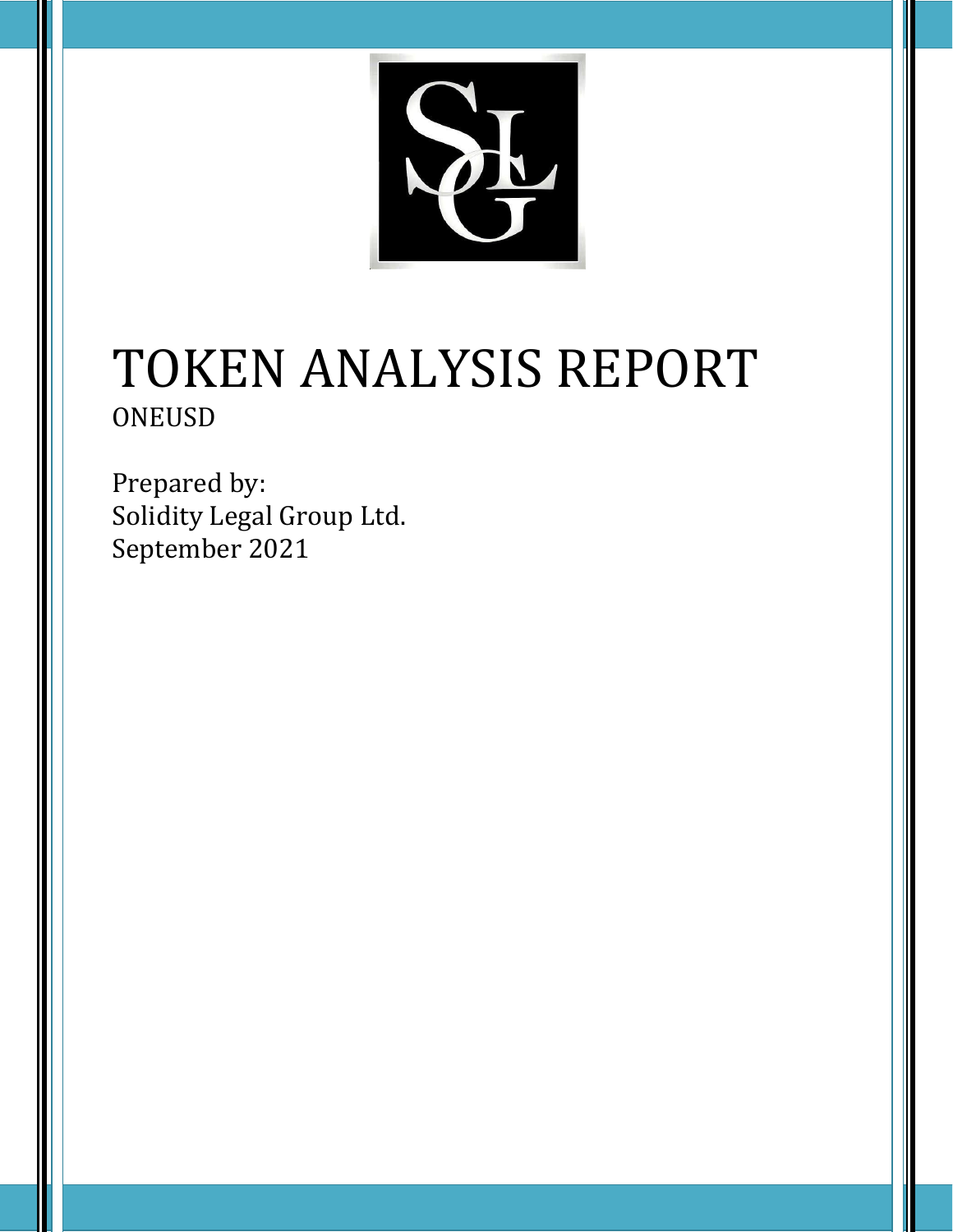# ANALYSIS REPORT: ONEUSD TOKEN BY BRITISH CAPITAL LIMITED

| TO:   | <b>British Capital Limited</b>  |
|-------|---------------------------------|
| FROM: | Solidity Legal Group (SLG Ltd.) |
| RF.   | <b>ONEUSD Token Issuance</b>    |
| DATE: | September 20, 2021              |

#### REF: APPLICABILITY OF THE SECURITIES LAWS TO THE ISSUANCE OF THE ONEUSD TOKEN

This memorandum analyzes whether British Capital Limited's (the "Company" or "British Capital") issuance of the cryptographic ONEUSD Token ("Token" or "ONEUSD") is likely to be considered an offer or sale of a security pursuant to the Securities Act of 1933, as amended (the "Securities Act"). The scope of this analysis is limited to the issuance of the Token. Ziliak Law, LLC's (the "Firm") analysis is limited in scope to the application of the Securities Act and does not consider any other applicable federal or state laws, nor any international laws or the laws of any non-US jurisdiction. British Capital is advised to obtain the advice of local counsel in any markets where is wishes to sell or has already sold the Token.

This report is prepared based on information and representations made by the Company to the Firm. The Firm does not warrant that any or all facts assumed in this memorandum are accurate or complete as the Firm has neither the means nor the authority to establish the veracity of the information provided by the Company. If the facts that informed this analysis are incomplete, false, misleading, or incorrect, or are revised in the future, the conclusions arrived at in this analysis may cease to be valid. The Firm's legal relationship is limited to British Capital and does not extend to any users of the British Capital platform or Token purchasers.

The regulation and enforcement of cryptocurrency is continuously evolving; thus, regulatory developments may affect the future validity of the Firm's analysis. This memorandum and the legal conclusions contained herein are based on the Securities Act and regulations promulgated hereunder, as well as relevant administrative proceedings and Securities Exchange Commission reports as of September 20, 2021. Any laws, regulations, administrative proceedings, or reports enacted or published after September 20, 2021, have not been considered in this memorandum. Outside of agreement between the Company and the Firm to the contrary, the Firm is under no obligation to update this memorandum after the date of delivery, in response to changes in the law or changes in the Company's operations and policies.

#### I. The ONEUSD Token

British Capital is a company registered and incorporated in Hong Kong. The Company plans on minting the ONEUSD Token as a utility token to facilitate trades and transactions on Decentralized Finance (DeFi) platforms and gateways. The Token's purpose is to facilitate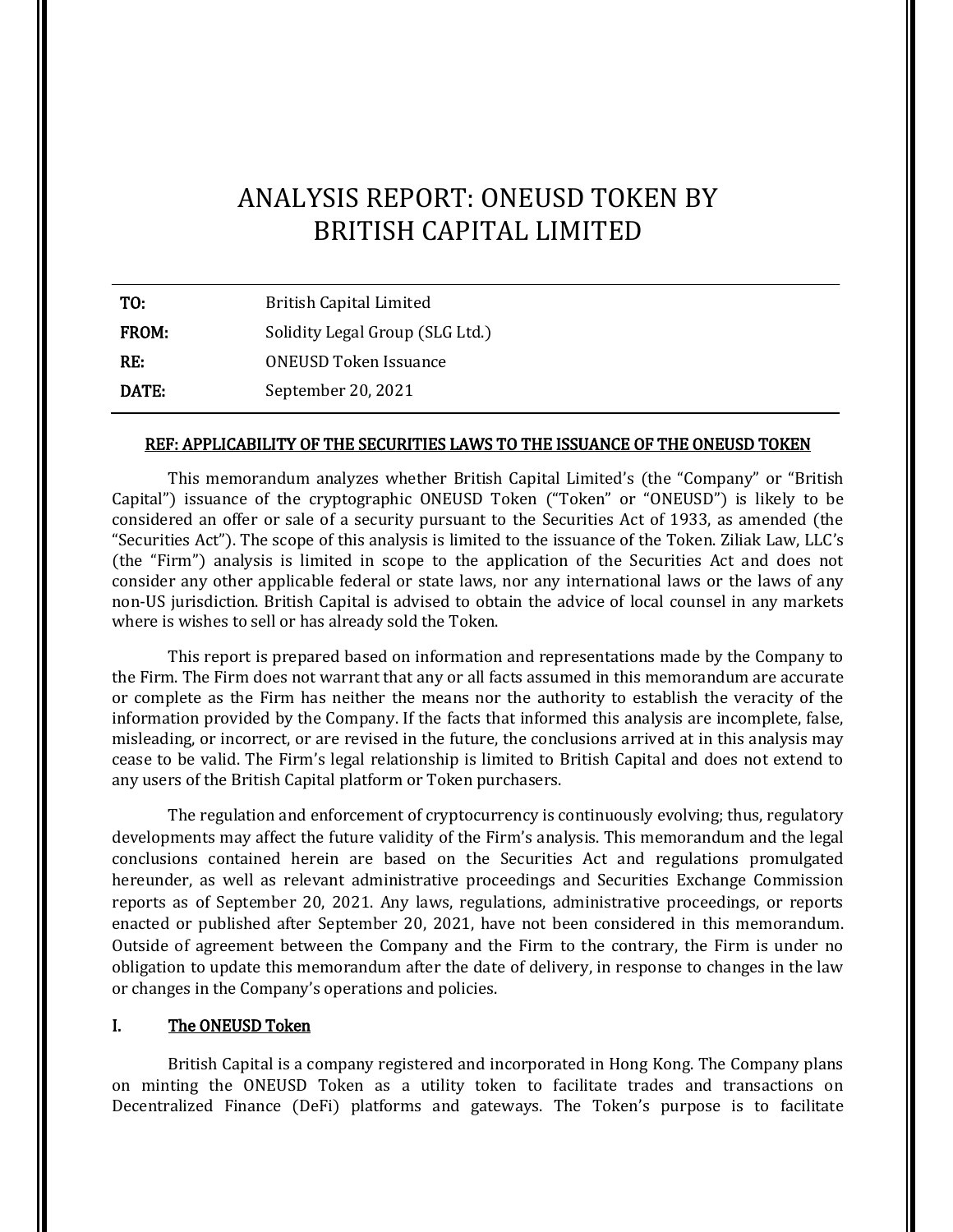transactions on multichain networks. ONEUSD is a digital currency *fractionally* pegged 1:1 with USDC on the Binance Smart Chain ("BSC").

ONEUSD is the wrapped version of USDC on the BSC. The Token is a BEP-20 token and therefore available to trade with other BSC-supported tokens. ONEUSD is also available to trade with Ethereum's main network tokens through a bridge on both centralized and decentralized tokens. The Company plans to offer wrapped smart contracts of the Token on Ethereum and Tron for trading on these networks in the future.

ONEUSD is fractionally pegged to USDC because the Company does not fully back each ONEUSD with one USDC and the Company does not hold any fiat currency reserves. Rather, the peg is maintained through smart contracts that will automatically mint or automatically burn ONEUSD. These auto-minting and auto-burning features are written into the deployed smart contract that pegs the price function to USDC's main smart contract to support the pricing function. When the price of ONEUSD falls below the price of USDC, the smart contract the Company deploys will mint ONEUSD. These newly-minted ONEUSD will be distributed to each holder of ONEUSD at that time and the amount the holder receives is based on the holder's current ONEUSD balance. When the price of ONEUSD rises above USDC, the smart contract will burn ONEUSD from the main smart contract's account and will not affect other Token holders.

To purchase ONEUSD, an interested party can deposit USDC or USDT into the Company's decentralized main custody account. The Token will be transferred to purchasers as soon as their deposit of USDC or other paired digital currency is confirmed by the requisite blockchain ecosystem. ONEUSD holders can redeem their tokens in exchange for USDC on connected and supported exchanges. If the Company does not hold enough USDC to execute a redemption, the Company will offer a "blended redemption." In this instance, the Company will redeem the holder in USDC held in the Company's main deposit and mint more ONEUSD to cover the remaining redemption amount. Thus, if a holder wants to redeem 10 ONEUSD and the Company must perform a "blended redemption," the holder may receive 5 USDC and 5 ONEUSD in return for the holder's 10 ONEUSD.

In advertising the Token, the Company's target groups are institutional traders within the Company's network and individuals active in the crypto industry. The Company is going to use corporate social media channels to promote the Token and plans on paying for media and press release campaigns and producing articles, interviews, and press releases. The Company will advertise the expertise of its executive team, as the team has more than twenty years of experience with FinTech and intelligent monetary systems.

The Company will first run pre-seed and seed funding stages to sell the Token. In these preliminary rounds, the Company is working in collaboration with supported investment firms and private or unaccredited investors cannot participate. The Company has not implemented any identity verification or "know-your-client" ("KYC") policies other than those already required on cryptocurrency exchanges.

Eighty percent (80%) of the initially raised funds will be locked into centralized and decentralized exchanges to back liquidity of trading with other pairs and currencies. Ten percent (10%) of the funds raised will be used for marketing and promotional campaigns; 5% will be shared with institutional contributors and partners; and 5% will be used as compensation for the developers and managers.

The locked funds will be governed by a Decentralized Autonomous Organization ("DAO") using a decentralized network workflow. When ONEUSD is listed on a major exchange, Token holders can exchange the Token with other digital assets and currencies through exchange procedures. Token holders can only exchange their Tokens with pairable currencies through listed exchanges.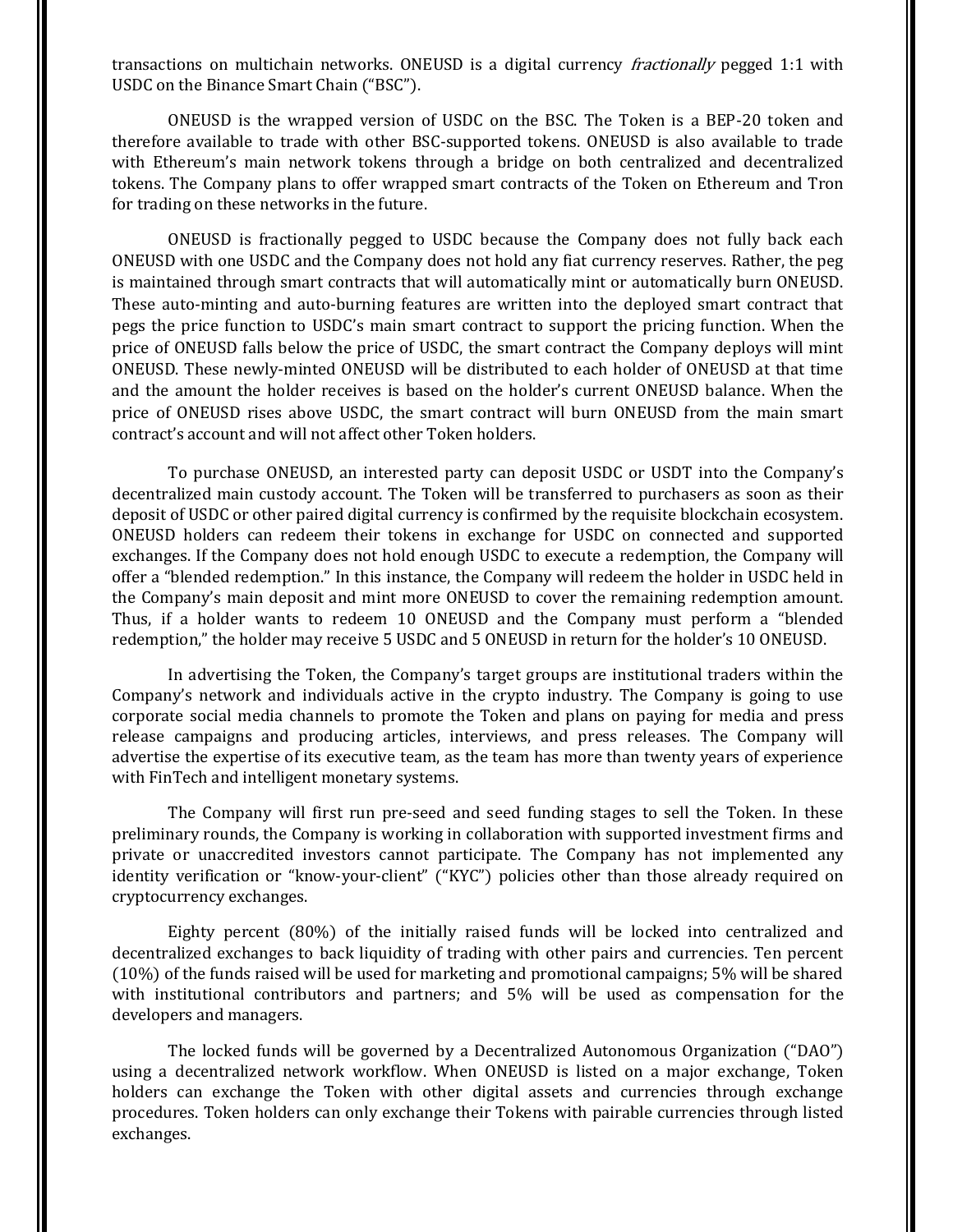### II. Legal Analysis

#### A. Introduction to the Howey Test

It is illegal to offer or sell securities in the United States unless the offer and sale are made pursuant to an effective registration statement filed with the SEC or the offer and sale are exempt from filing such registration statement pursuant to the federal securities laws.2 Therefore, this memorandum analyzes whether the Tokens are "securities" pursuant to the Securities Act such that the Company should register the Token offering and sale issuance with the SEC or should qualify for an exemption thereof.

<sup>2</sup> 15 U.S.C.S. § 77(e) (2019).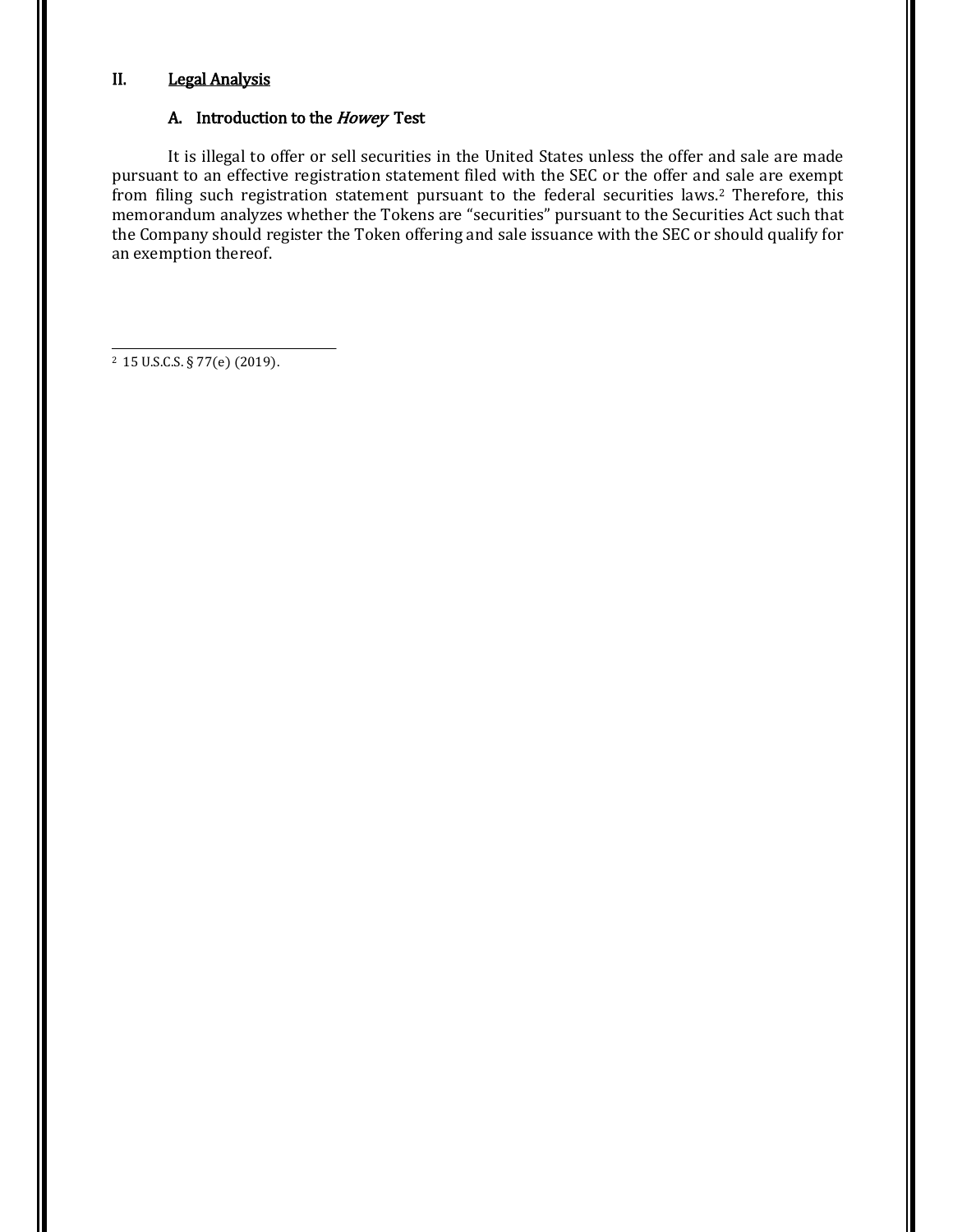<span id="page-4-0"></span>The Securities Act broadly defines "security." <sup>3</sup> [T](#page-4-0)he definition, "embodies a flexible rather than a static principle, one that is capable of adaptation to meet the countless and variable schemes devised by those who seek the use of the money of others on the promise of profits." <sup>4</sup> [W](#page-4-0)hen determining whether an instrument or arrangement is a security, the SEC favors substance over form.5 [T](#page-4-0)his is because the underlying purpose of federal securities law is to mandate honest disclosure from issuers who would otherwise be motivated to overstate the value of their company shares.[6](#page-4-0) 

Digital assets and crypto currencies are not explicitly distinguished in the definition of "security," <sup>7</sup> [b](#page-4-0)ut the SEC and federal courts use the "investment contract" analysis to determine whether novel instruments or arrangements, like digital assets and crypto currencies, fall within the definition of "securities" and can therefore be regulated by the SE[C.](#page-4-0)<sup>8</sup> An "investment contract" is one type of security, and has been defined by the US Supreme Court as "a contract or scheme for 'the placing of capital or laying out of money in a way intended to secure income or profits from its employment.'" <sup>9</sup> [I](#page-4-0)n order to determine whether a security is an "investment contract," and therefore a "security," the SEC applies a four-part test that the Supreme Court set out in *SEC v. Howey*. The four-part test from *Howey* states that an investment contract exists when there is:

- (1) an investment of money;
- (2) in a common enterprise;
- (3) with a reasonable expectation of profit;
- $(4)$  based upon the entrepreneurial or managerial efforts of others.<sup>[10](#page-4-0)</sup>

If each of these four elements is satisfied, then the asset, interest, contract, scheme, or arrangement constitutes a security. If any one of the elements is not met, then the asset, interest, stock, treasure stock, security future, security-based swap, bond, debenture, evidence of indebtedness, certificate of interest or participation in any profit-sharing agreement, collateral-trust certificate, preorganization certificate or subscription, transferable share, investment contract, voting-trust certificate, . . . ." contract, scheme, or arrangement fails the *Howey* test and is therefore not a security, unless a separate basis for that classification is appropriate.

<sup>8</sup> Howey at 298 (quoting State v. Gopher Tire & Rubber Co., 146 Minn. 52, 56 (1920)).

<sup>9</sup> Howey at 301.

<sup>3</sup> 15 U.S.C.S. §77b(a)(1) (2019).

<sup>4</sup> SEC v. W.J. Howey Co., 328 U.S. 293, 299 (1946) [hereinafter Howey].

<sup>5</sup> Tcherepnin v. Knight, 389 U.S. 332, 336 (1967).

<sup>6</sup> The words of the preamble: 'An Act To provide full and fair disclosure of the character of securities sold in interstate and foreign commerce and through the mails, and to prevent frauds in the sale thereof, and for other purposes.' 48 Stat. 77, as amended, 48 Stat. 906, 15 U.S.C. § 77d,

<sup>15</sup> U.S.C.A. § 77d.

<sup>7</sup> SEC, Strategic Hub for Innovation and Financial Technology, Framework of "Investment Contract" Analysis of Digital Assets, (Apr. 3, 2019), https://www.sec.gov/files/dlt-framework.pdf [hereinafter Digital Assets Framework].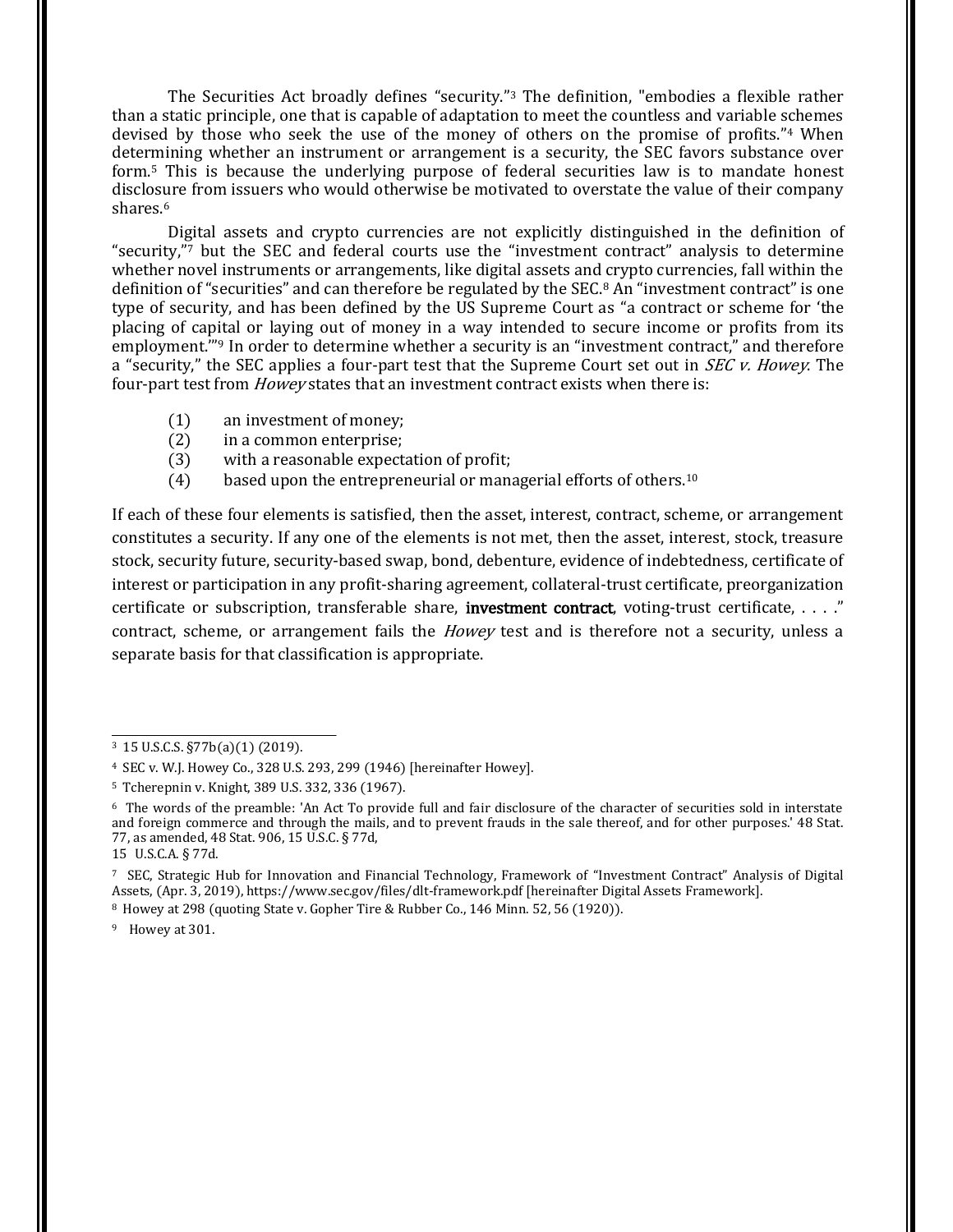#### <span id="page-5-0"></span>B. An Investment of Money

The "investment of money" element can be satisfied by the exchange of a digital token for money or other contributions of value.<sup>11</sup> [A](#page-5-0) purchaser's medium of investment is immaterial.<sup>[12](#page-5-0)</sup> A purchaser may contribute goods or services to an issuer to satisfy the "investment of money" factor of the *Howey* test. <sup>13</sup> [I](#page-5-0)n 2013, the Eastern District of Texas held that an investment of Bitcoin is "an investment of money." <sup>14</sup> [A](#page-5-0)s long as the purchaser provides some "tangible and definable consideration in return for an interest" in the issuer, a purchaser's contribution will be an "investment of money." [15](#page-5-0)

Here, purchasers will buy Tokens by depositing USDC or USDT into the Company's decentralized main custody account. USDC and USDT are both crypto currencies backed a reserve of fiat currency or other cash equivalents thereof. USDT is a stable crypto currency sold by Tether Operations Limited ("Tether") that is backed by Tether's reserves of fiat currencies and cash equivalents as well as assets and loans made by Tether to third parties.[16](#page-5-0) Tether values 1 USDT at 1 US Dollar. USDC is a stablecoin sold by Coinbase, Inc. and backed by 1 US Dollar or asset of an equivalent value.17 [B](#page-5-0)ecause USDC and USDT are crypto equivalents of US Dollars, both are "tangible and definable consideration" and would be considered an "investment of money. Therefore, the offer and sale of ONEUSD satisfies the first element of the *Howey* test.

#### C. A Common Enterprise

The next element of the *Howey* test is whether a common enterprise exists. Two different tests may be used to determine if a common enterprise exists: vertical commonality and horizontal

<sup>11</sup> Tomahawk Exploration LLC, Securities Act Release No. 83839, Admin. Proc. No. 3-18641 (Aug. 14, 2018); Report of Investigation Pursuant to Section 21(a) of the Securities Exchange Act of 1934: The DAO, Exchange Act Release No. 81207 (July 25, 2017), https://www.sec.gov/litigation/investreport/34-81207.pdf [hereinafter "the Dao Report"].

<sup>12</sup> See Uselton v. Comm. Lovelace Motor Freight, Inc., 940 F.2d 564, 573 (10th Cir. 1991), (holding an "investment of money" applies to non-cash contributions); SEC v. Shavers, 2013 28182, at 4, 5 (E.D. Tex. 2013) (holding that an investment of Bitcoin is an investment of money).

<sup>13</sup> See Uselton, 940 F.2d at 574.

<sup>14</sup> Shavers, 2013 WL 4028182 at 4, 5.

<sup>15</sup> Int'l Bhd. Of Teamsters v. Daniel, 439 U.S. 551, 559-60 (1979).

<sup>16</sup> See TETHER, [Tether.io, a](https://d.docs.live.net/2267b4bb331854b9/Documents/Ziliak%20Law%5eJ%20LLC/FT%20Cambridge/Deliverables/tether.io)ccessed on September 19, 2021.

<sup>17</sup> See COINBASE, "Introducing USD Coin (USDC) – Stablecoin by Coinbase" [https://www.coinbase.com/usdc, a](https://www.coinbase.com/usdc)ccessed on September 19, 2021.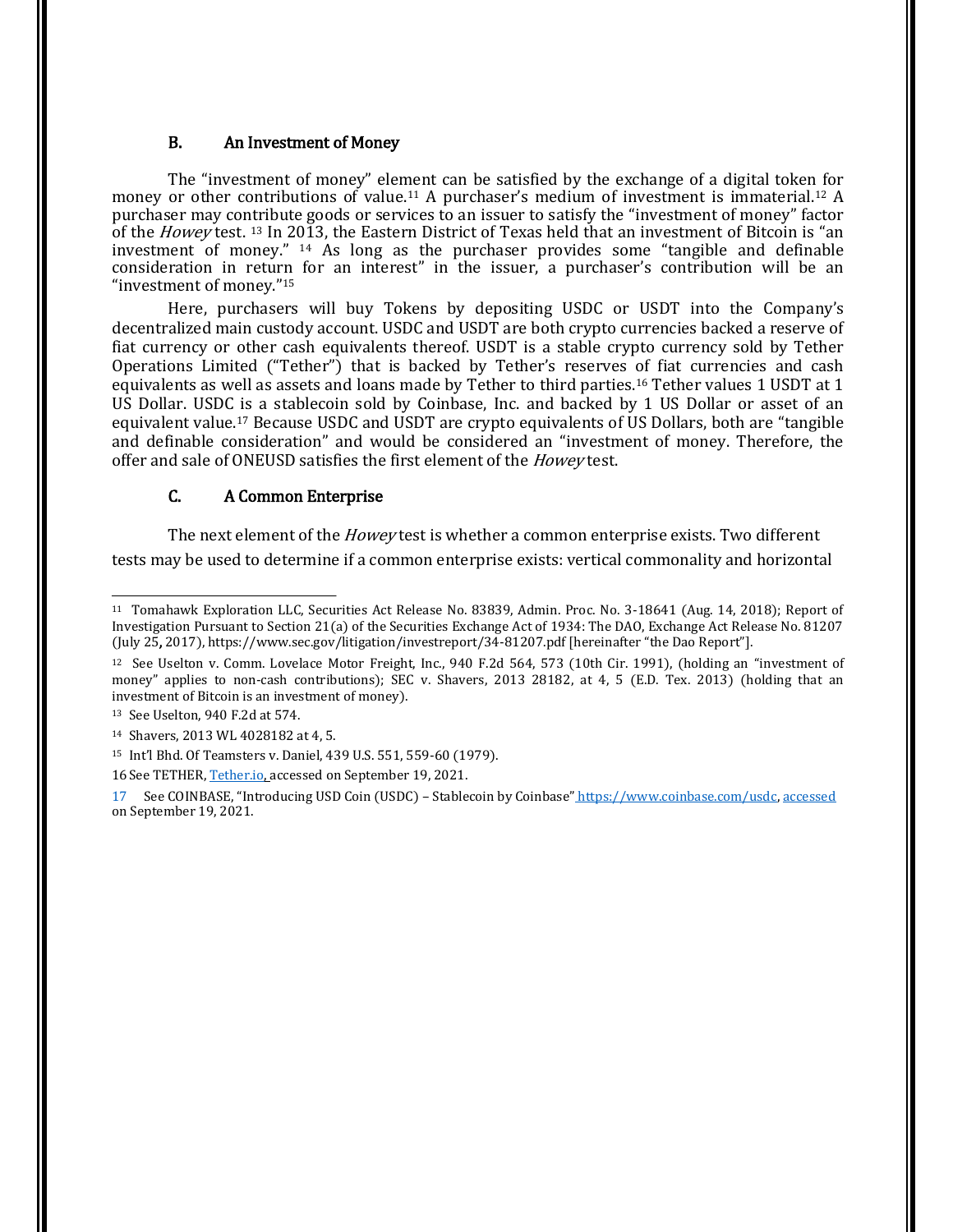<span id="page-6-0"></span>commonality.18 [T](#page-6-0)he U.S. federal circuit courts are split on which standard is necessary to satisfy the common enterprise element, with some courts accepting horizontal only, others accepting vertical only, and still others accepting either.19 [T](#page-6-0)herefore, the ONEUSD facts will be analyzed under both standards and the circuit split will be accounted for, if necessary, in the final conclusion.

Horizontal commonality exists when the "fortunes of each investor depend upon the profitability of the enterprise as a whole" and almost always requires a pooling of investors' funds.[20](#page-6-0) Showing horizontal commonality can be done through the "pooling of assets from multiple investors in such a manner that all share in the profits and risks of the enterprise." <sup>21</sup> [W](#page-6-0)hile horizontal commonality usually involves the pro-rata distribution of the enterprise's profits, this is not required.<sup>[22](#page-6-0)</sup> For example, in *Balestra v. ABTCoin LLC*, the US District Court for the Southern District of New York found that horizontal commonality existed because the fund's raised by the sale of ABTCoin's token were pooled together to facilitate the launch of the ABT Blockchain, the success of which, in turn, would increase the value of the ABTCoin tokens.<sup>23</sup> [T](#page-6-0)hus, horizontal commonality exists where the fortunes of each investor or purchaser of token are tied to the success of the overall venture or enterprise.[24](#page-6-0)

Vertical commonality exists when an investor's fortune is "tied to the promoter's success rather than to the fortunes of his or her fellow investors." [25](#page-6-0) Vertical commonality is further split into a narrow and broad definition. Narrow vertical commonality exists when an investor's profits are dependent on the success of those seeking the investment or of a third party; broad vertical commonality exists when the success of all investors is dependent on the promoter's expertise.[26](#page-6-0) Courts that apply the vertical commonality standard reject the notion that the pro-rata sharing of profits is required to find that the purchaser invested in a common enterprise.

Here, the offer and sale of ONEUSD likely meets the "common enterprise" element of the Howey test. First, horizontal commonality likely exists because the funds contributed by purchasers of ONEUSD will be pooled together and allocated for various uses, including providing initial liquidity, marketing and promotional campaigns, distribution to institutional contributors and partners, and compensation for developers and managers. This pooling of assets will help the Company market and promote the Token, hopefully increasing the Token's use. As more and more

<sup>18</sup> See Revak v. SEC Realty Corp., 18 F.3d 81, 87 (2d Cir. 1994).

<sup>19</sup> SEC v. SG Ltd., 265 F.3d 42, 49 (1st Cir. 2001).

<sup>20</sup> Id.

 $21$  Id. at 50 (finding a pooling of funds where the users' money was put into a single account to settle users' online transactions).

<sup>22</sup> See Balestra v. ATBCOIN LLC, 380 F.Supp.3d 340, 354 (S.D.N.Y. 2019), stating "a formalized profit-sharing mechanism is not required for a finding of horizontal commonality."

<sup>23</sup> Id. at 353.

<sup>24</sup> Id. at 354.

<sup>25</sup> SG Ltd., 265 F.3d at 49.

<sup>26</sup> Id.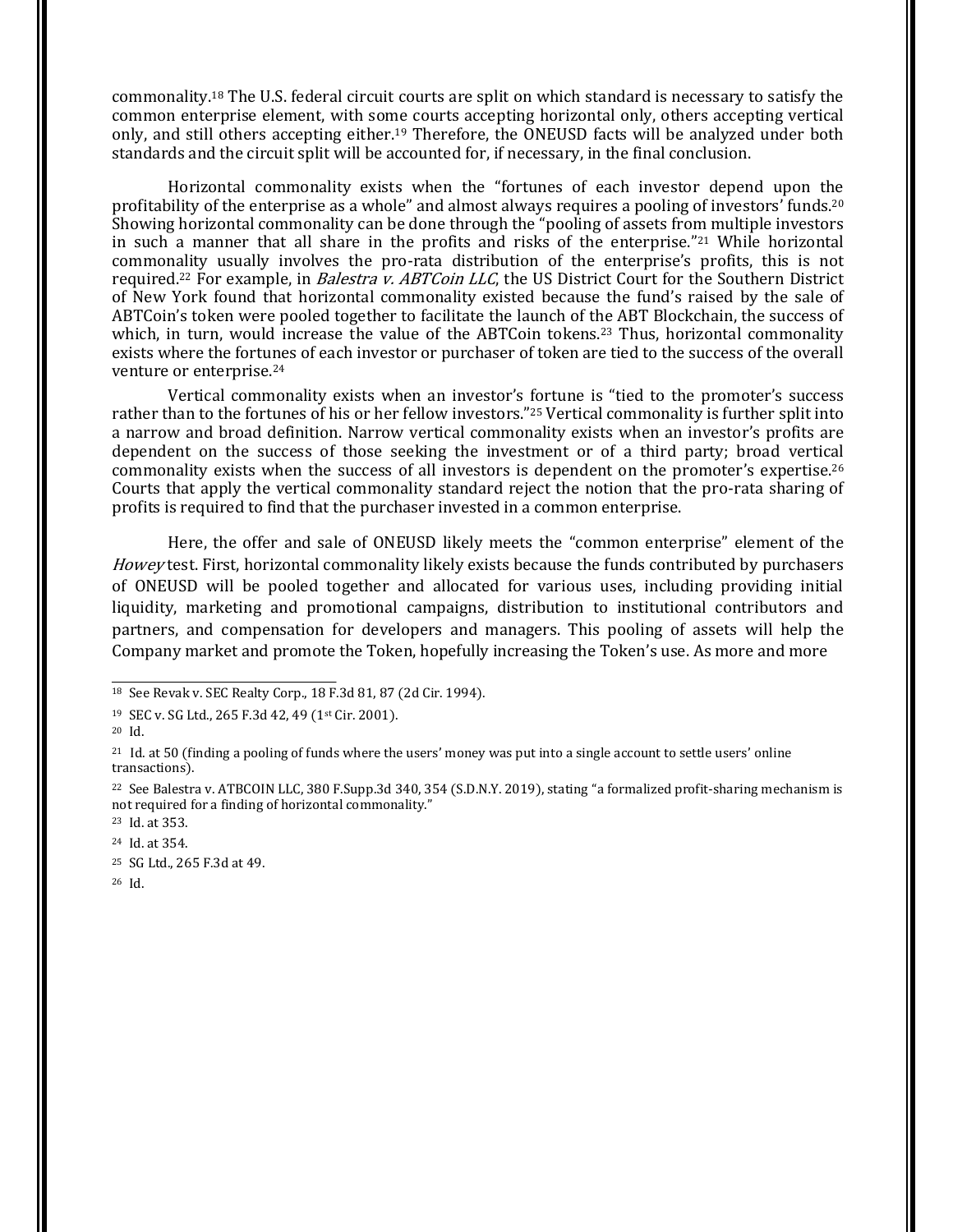persons buy and use the Tokens, the Token will increase in value. While the Company's smart contract will mint Tokens if the value of the Token exceeds 1 USDC, it is unclear if this will, in reality, lead to a corresponding decrease in the value of the Token. Furthermore, ONEUSD will be automatically minted every quarter in the "minting profit" and distributed to each Token holder. Because a holder can redeem 1 ONEUSD for 1 USDC and 1 USDC can be redeemed at another exchange for 1 US Dollar, the Company is essentially distributing cash to Token holders. The amount of "minting profits" a holder receives will increase with the market capitalization of ONEUSD and therefore aligns the profits of holders with the success and profits of the ONEUSD enterprise. Thus, as more persons purchase 1 ONEUSD with USDC, the Company's decentralized main custody account will in turn have more USDC from which to execute redemptions. Therefore, as more persons use ONEUSD, the value of ONEUSD increases. Thus, regardless of which test a court chooses to apply to determine if a common enterprise exists, ONEUSD is likely not be deemed an investment in a common enterprise.

<sup>27</sup> See generally Munchee Inc., Securities Act Release No. 10445, Admin. Proc. No. 3-18394 (Dec. 11, 2017); Balestra, 380 F.Supp.3d at 354.

<sup>&</sup>lt;sup>28</sup> See SEC v. Mutual Benefits Corp., 408 F.3d 737, 745, n. 4 (11<sup>th</sup> Circ. 2005)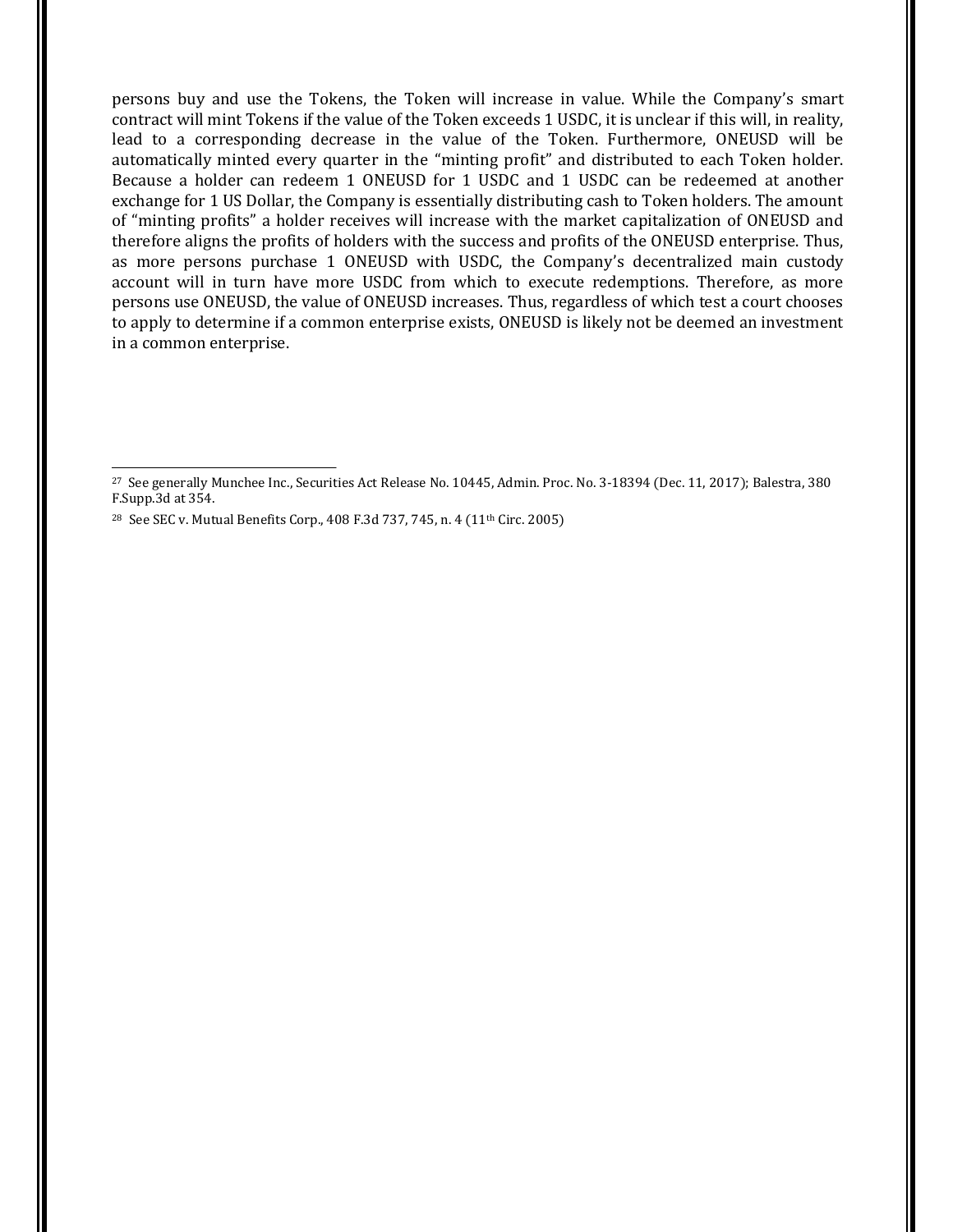#### <span id="page-8-0"></span>D. Reasonable Expectation of Profits

The third prong of the *Howey* test focuses on whether "the purchaser [is] attracted to the investment by the prospect of a profit on the investment rather than a desire to use of consume the item purchased." <sup>29</sup> [T](#page-8-0)he Supreme Court has stated that the "profits" from *Howey* are profits that investors seek on their investment, in the sense of income or returns, not the profits of the enterprise itself.<sup>30</sup> [U](#page-8-0)nder the *Howey* test, an expectation of "profits" may include capital appreciation resulting from the development of the initial investment, participation in earnings from the use of investors' funds, or periodic payments, such as dividends.[31](#page-8-0) It is of no consequence whether the returns are fixed or variable.<sup>32</sup> [R](#page-8-0)ather, the promise that investors may profit from an investment is enough to satisfy this element of the *Howey* test.<sup>[33](#page-8-0)</sup> Additionally, the "profit" portion of this element can be met when a purchaser expects a return through other methods of realizing appreciation, such as selling a digital asset on a secondary market for a gain.[34](#page-8-0)

When considering why someone purchases a token, the courts have considered whether the "purchase of a token looks a lot like a bet on the success of the enterprise and not the purchase of something used to exchange for goods or services on the network." <sup>35</sup> [T](#page-8-0)o determine this, courts have looked at the actions of the promoter and behavior of purchasers. This consideration is an objective one focusing on the promises and offers to purchasers as a whole, not the motivation of each individual purchaser.[36](#page-8-0)

In the *Digital Assets Framework*, the SEC highlighted several characteristics that, if present, will lead the SEC to conclude that token or other digital asset offering created a reasonable expectation of profits. These include, but are not limited to, whether:

• The digital asset giving the holder rights to share in the enterprise's income or profits or to realize gain from capital appreciation of the digital asset.

<sup>32</sup> Edwards, 540 U.S. at 395.

<sup>33</sup> Id.

<sup>34</sup> Digital Assets Framework.

<sup>35</sup> William Hinman, Dir., Div. of Corp. Fin., SEC, Digital Asset Transactions: When Howey Met Gary (Plastic), Remarks at the Yahoo Finance All Markets Summit: Crypto (June 14, 2018), https://www.sec.gov/news/speech/speech-hinman-061418. <sup>36</sup> SEC v. Telegram Grp., Inc., 448 F.Supp.3d 352, 371 (S.D.N.Y. 2019).

<sup>29</sup> SEC v. Infinity Group Co., 212 F.3d 180, 187 (3d Cir. 2000) (quoting Steinhardt Group Inc. v. Citicorp, 126 F.3d 144, 152 (3d Cir. 1997)).

<sup>30</sup> SEC v. Edwards, 540 U.S. 389, 390 (2004).

<sup>31</sup> See United Housing Found., Inc. v. Forman, 421 U.S. 837, 852 (1975); Edwards, 540 U.S. at 394.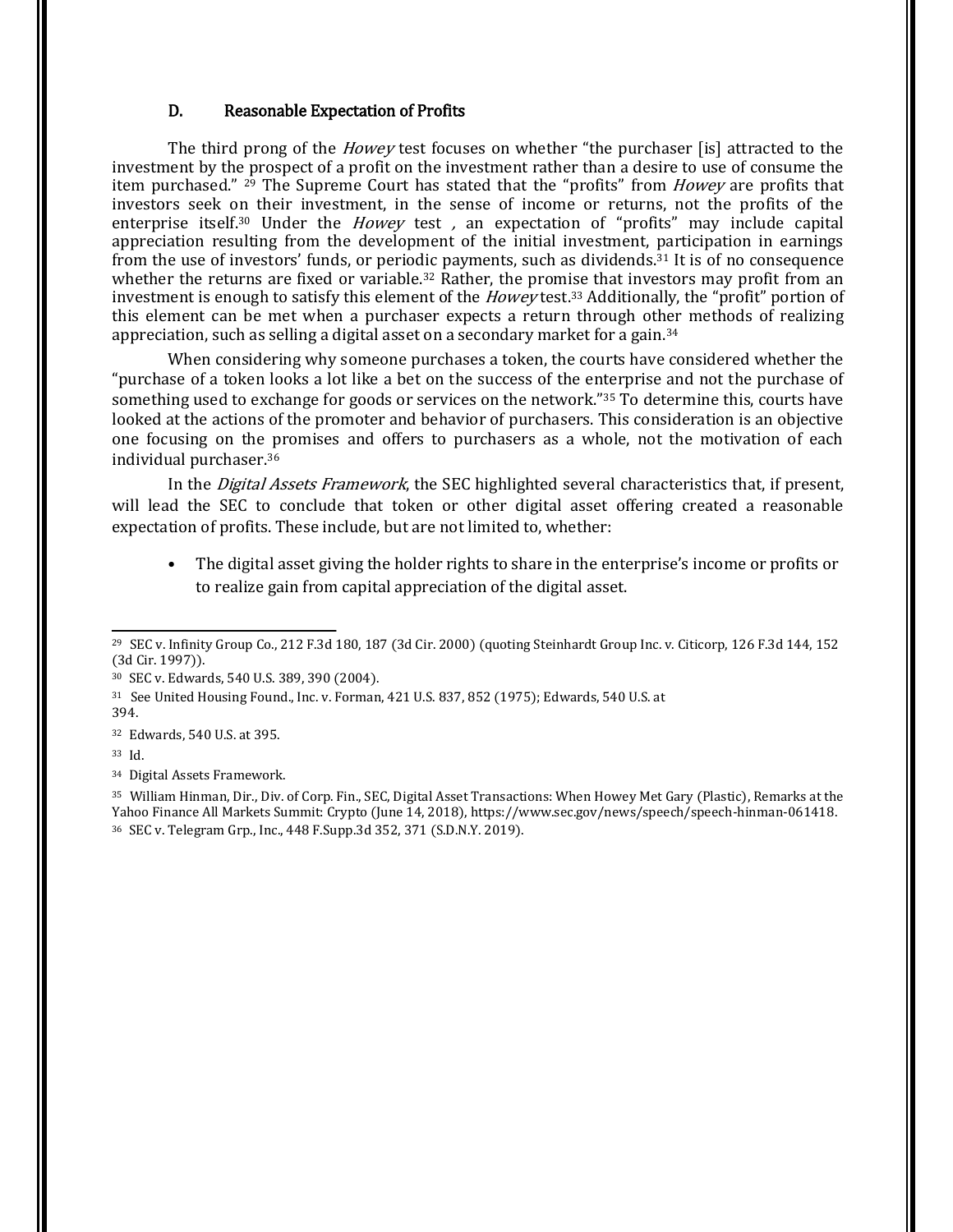- o The opportunity may result from appreciation in the value of the digital asset that comes, at least in part, from the operation, promotion, improvement, or other positive developments in the network, particularly if there is a secondary trading market that enables digital asset holders to resell their digital assets and realize gains.
- o This also can be the case where the case where the digital asset gives the holder rights to dividends or distributions.
- The digital asset is transferable or traded on or through a secondary market or platform.
- Purchasers reasonably would expect that an AP's efforts will result in capital appreciation of the digital asset and therefore be able to earn a return on their purchase.
- The digital asset is offered broadly to potential purchasers as compared to being targeted to expected users of the goods or services or those who have a need for the functionality of the network.
	- o The digital asset is offered and purchased in quantities indicative of investment intent instead of quantities indicative of a user of the network. For example, it is offered and purchased in quantities significantly greater than any likely user would reasonably need, or so small as to make actual use of the asset in the network impractical.
- The promoter, sponsor, or other third party has raised an amount of funds in excess of what may be needed to establish a functional network or digital asset.
- There is little apparent correlation between the purchase/offering price of the digital asset and the market price of the particular goods or services that can be acquired in exchange for the digital asset.
- The digital asset is marketed, directly or indirectly, using any of the following:
	- o The expertise of a promoter, sponsor, or other third party or its ability to build or grow the value of the network or digital asset.
	- o The digital asset is marketed in terms that indicate it is an investment or that the solicited holders are investors.
	- o The intended use of the proceeds from the sale of the digital asset is to develop the network or digital asset.
	- o The future (and not present) functionality of the network or digital asset, and the prospect that a promoter, sponsor, or other third party will deliver that functionality.
	- o The promise (implied or explicit) to build a business or operation as opposed to delivering currently available goods or services for use on an existing network.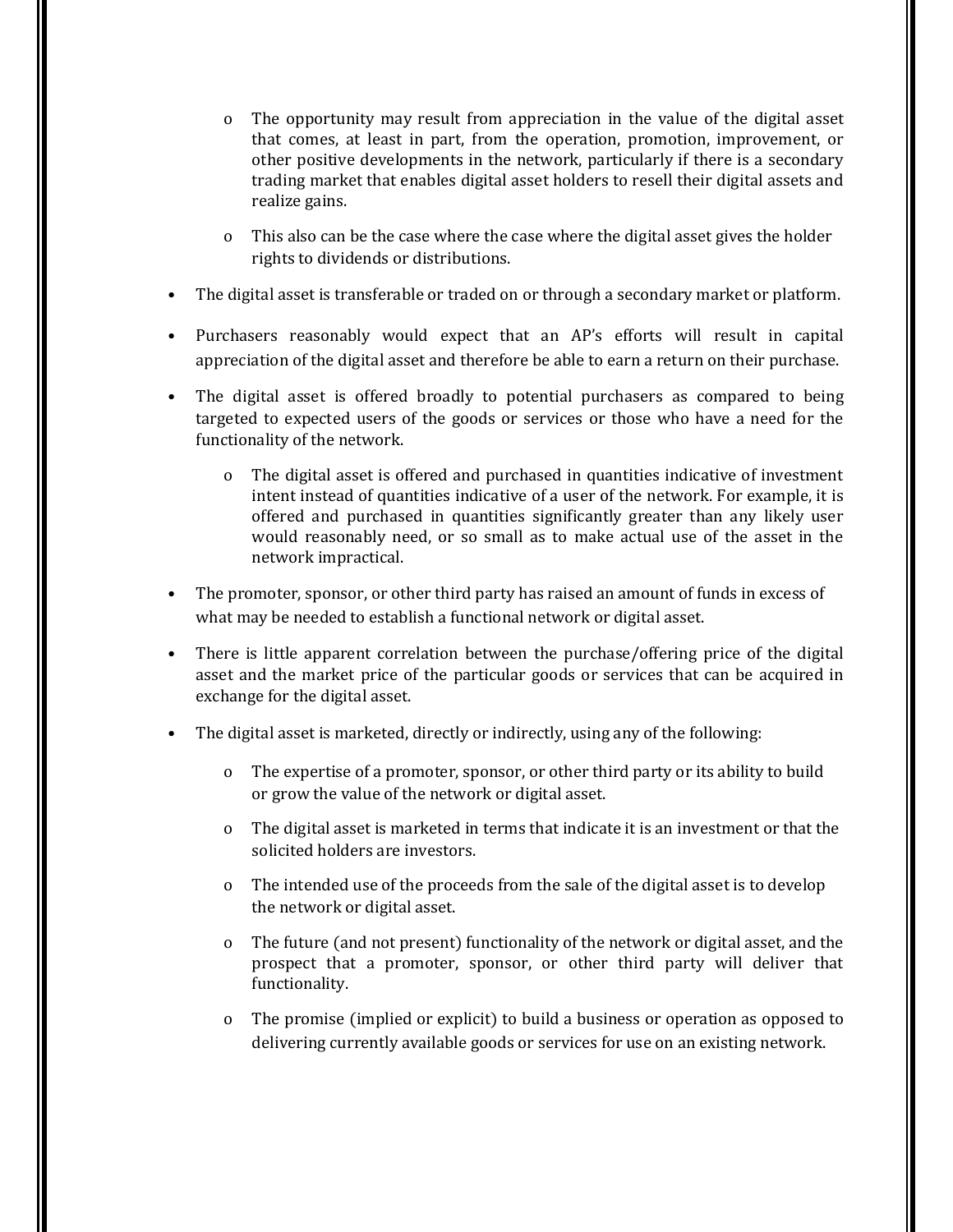- <span id="page-10-0"></span>o The ready transferability of the digital asset is a key selling feature.
- o The potential profitability of the operations of the network, or the potential appreciation in the value of the digital asset, is emphasized in marketing or other promotional materials.
- o The availability of a market for the trading of the digital asset, particularly where the promoter, sponsor, or other third party implicitly or explicitly promises to create or otherwise support a trading market for the digital asset.
- There is little apparent correlation between the quantities the digital asset typically trades in and the amount the underlying goods or services a typical consumer would purchase for use or consumption.[37](#page-10-0)

Courts have also analyzed the structure of ICOs to determine if purchasers have an expectation to profit. For example, in *SEC v. Telegram Group*, the issuer set the initial sale price at a significant discount for a first round of purchasers. Telegram then increased the price of the token during its second round of token sales. Purchasers that bought tokens in the first round were subject to a lock-up period, however purchasers in the second round were not. This allowed purchasers the ability to sell their tokens without competition from the first round of purchasers.[38](#page-10-0) The court found that this arrangement showed investment intent rather than a motivation for personal or consumptive use, as the purpose of the different prices and lock up mechanisms was to increase investors' profits.

<sup>37</sup> Digital Assets Framework.

<sup>38</sup> Telegram, 448 F.Supp.3d at 373. Telegram also advertised that they would support the market price of the token if the market price fell. This created an expectation that even if the market price fell, investors would still be able to resell their tokens for a profit. Id.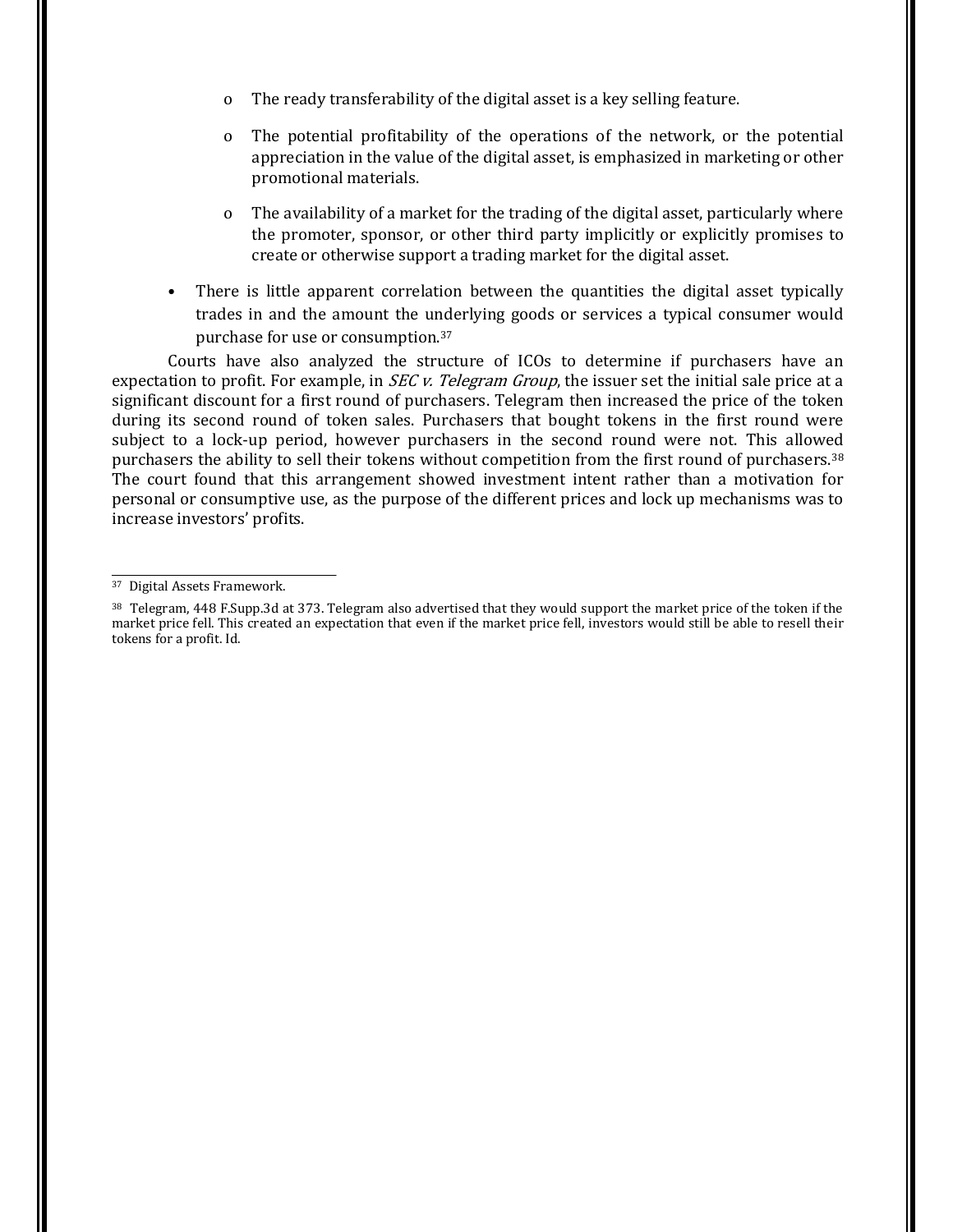#### <span id="page-11-0"></span>E. The Entrepreneurial or Managerial Efforts of Others

Courts find the fourth element of the *Howey* test satisfied when "the efforts made by those other than the investor are the undeniably significant ones, those essential managerial efforts which affect the failure or success of the enterprise." <sup>39</sup> [C](#page-11-0)ourts will analyze the actions of promoters both pre- and post-launch to make this determination.<sup>40</sup> [I](#page-11-0)n *Balestra*, the court found that during the issuer's advertising campaign promoters conveyed to purchasers that their return on investment would be the result of the issuer's efforts to commercialize the blockchain and tokens. [41](#page-11-0) Similarly, in Tomahawk, the SEC determined that the issuer's online offering materials made it clear that purchasers would receive profit form the production operations conducted by the issuer.[42](#page-11-0)

Courts have also found the fourth element met when purchasers have to rely on the issuer to develop [a](#page-11-0) technology in order to profit,<sup>43</sup> and when the promoter highlights the skills and experience of the agents and its employees.<sup>[44](#page-11-0)</sup> The SEC, in its *Munchee* decision, also indicated that by advertising specifically to investors who wanted to profit from the token, and not people looking to use tokens to use services on the platform, Munchee gave MUN purchasers a reasonable belief that it and its agents could be relied on to provide the entrepreneurial and managerial actions necessary to make the token profitable.[45](#page-11-0)

Post -launch entrepreneurial and managerial actions are also considered when determining whether the fourth element is satisfied. For example, in *Telegram* the issuer had a critical role post-launch of integrating the new blockchain and another platform to attract more users. <sup>46</sup> [P](#page-11-0)urchasers anticipated this role when they considered whether to invest in Telegram's tokens. Similarly, in Munchee, the value of the tokens depended on Munchee's ability to develop its app. Munchee further stated in its advertising that they were going to maintain the app ecosystem and perform specific efforts to cause the MUN's appreciation, such as burning tokens.47 [T](#page-11-0)he SEC interpreted

<sup>46</sup> Telegram, 448 F.Supp.3d at 377.

 $39$  SG Ltd., 265 F.2d at 55 (quoting SEC v. Glenn W. Turner Enters., Inc., 474 F.2d 476 (9th Cir. 1973)).

<sup>40</sup> See Telegram, 448 F.Supp.3d at 375; Balestra, 380 F.Supp.3d at 355.

<sup>41</sup> Balestra, 380 F. Supp.3d at 355.

<sup>42</sup> Tomahawk, No. 83839.

<sup>43</sup> See Telegram, 448 F.Supp.3d at 376; Munchee No. 10445 at 8.

<sup>44</sup> Munchee, No. 10445 at 9.

<sup>45</sup> Id.

<sup>47</sup> Munchee, No. 10445 at 9.